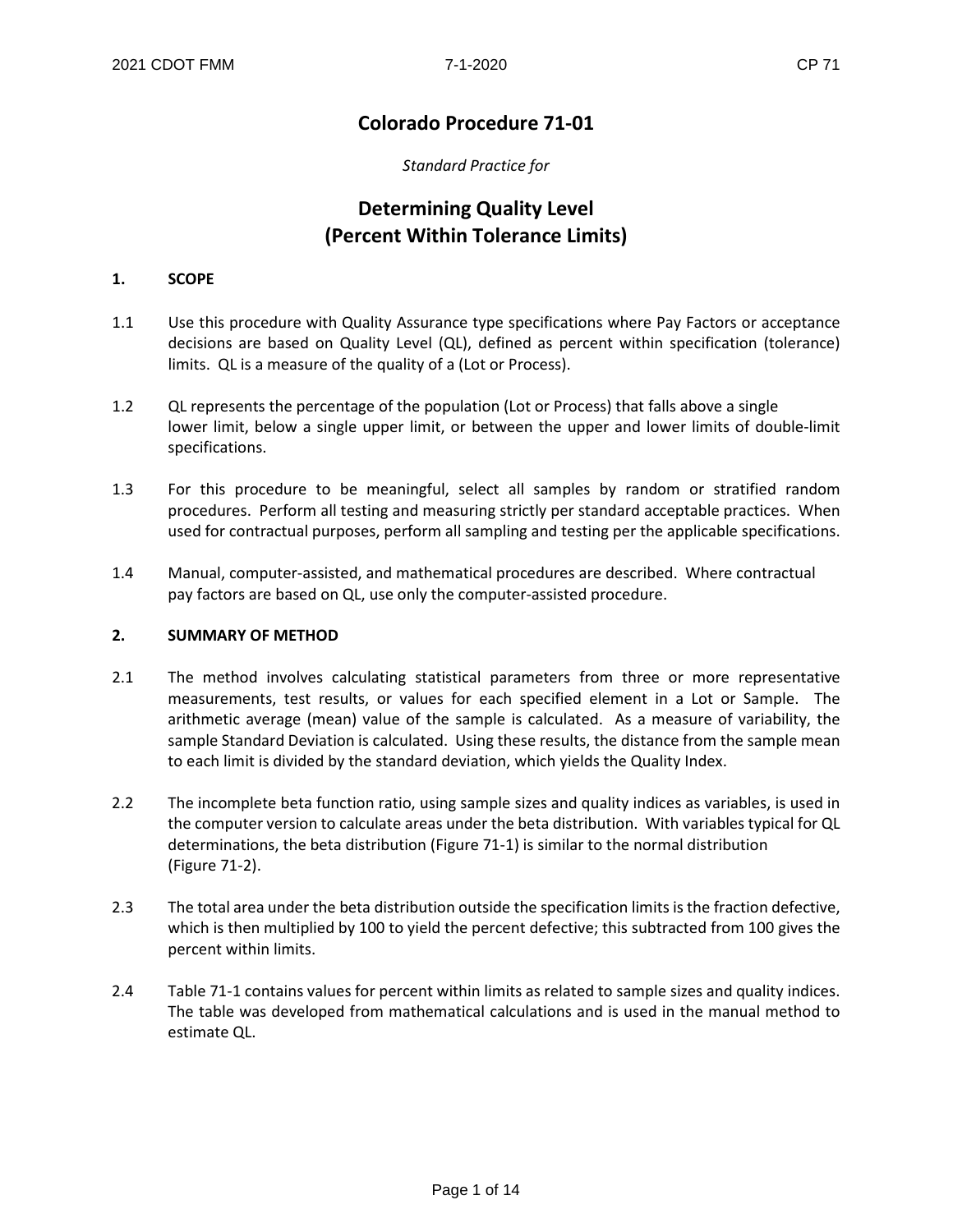#### **3. MANUAL PROCEDURE**

3.1 Determine the arithmetic mean and standard deviation for the several test results from the lot for each element being evaluated. Compute these as shown in Equations 3.1 and 3.2.

$$
\overline{X} = \frac{\sum X}{n}
$$
 Equation 3.1  

$$
s = \sqrt{\frac{\sum (X - \overline{X})^2}{n - 1}}
$$
 Equation 3.2

Where:

 $\overline{X}$  = Sample mean,

Σ = Summation of,

 $X =$  Individual test value to  $X_{n}$ ,

n = Total number of test values,

s = Sample standard deviation.

3.2 Compute the upper-quality index  $(Q_u)$  per Equation 3.3.

$$
Q_{\rm u} = \frac{T_{\rm u} - \bar{X}}{s}
$$
 Equation 3.3

Where:

 $Q_u$  = Upper quality index,  $T_u$  = Upper specification limits.

- 3.2.1 Determine P<sub>u</sub> (percent within the upper specification limit which corresponds to a given  $Q_u$ ) from Table 71-1. If desired,  $P_u$  may be interpolated to the nearest 0.1. Where  $T_u$  is not specified,  $P_u$ will be 100.
- 3.3 Compute the lower quality index  $(Q_L)$  per Equation 3.4.

$$
Q_L = \frac{\overline{X} - T_L}{s}
$$
 Equation 3.4

Where:

 $Q_L$  = Lower quality index,  $T_L$  = Lower specification limits.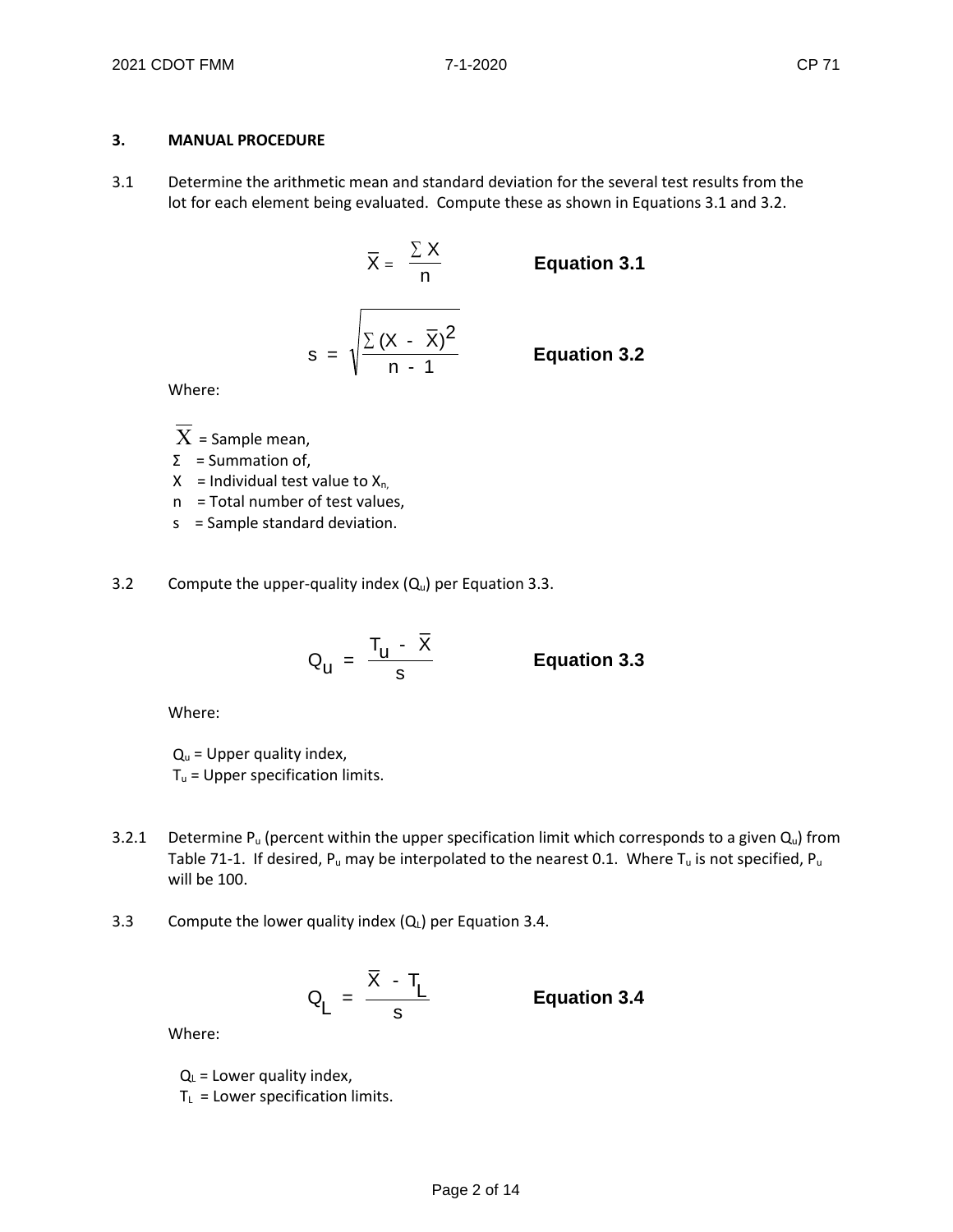- 3.3.1 Determine P<sub>L</sub> (percent within the lower specification limit which corresponds to a given  $Q_L$ ) from Table 71-1. If desired,  $P_L$  may be interpolated to the nearest 0.1. Where  $T_L$  is not specified,  $P_L$ will be 100.
- 3.4 Compute QL (the total percent within specification limits) per Equation 3.5.

$$
QL = (P_u + P_L) - 100
$$
 Equation 3.5

- 3.5 The manual method for determining QL essentially conforms to the applicable portions of AASHTO Standard Recommended Practice R 9, Acceptance Sampling Plans for Highway Construction.
- 3.6 A sample calculation is provided at the end of this procedure demonstrating the calculation of Quality Level and Pay Factors using this manual procedure.

#### **4. COMPUTER ASSISTED PROCEDURE**

- 4.1 The calculations for determining the Quality Level, may be performed by using the latest versions of the Departments' quality level programs.
- 4.2 In the quality level programs, the areas under the beta distribution are calculated from the incomplete beta function ratio by assigning the variables used in Equations 3.1 through 3.4. The procedure is as described in *Numerical Recipes in C*1*, Chapter 6*. A detailed discussion of the theories involved is provided by Willenbrock and Kopac in *TRR 691, Process Control in the*  Construction Industry<sub>2</sub>.
- 4.3 All numbers from the calculations are carried to significant figures and round according to AASHTO Standard Recommended Practice R 11, using the Rounding Method.
- 4.4 Where contractual pay factors are based on the QL use the CDOT Application for Reporting (CAR) reports for obtaining the incentive/disincentive for the item. The quantity shown on the CAR report shall match the total quantity paid on the estimate. Differences in quantities shall be explained on the CDOT Form 474, Explanation of Exceptions.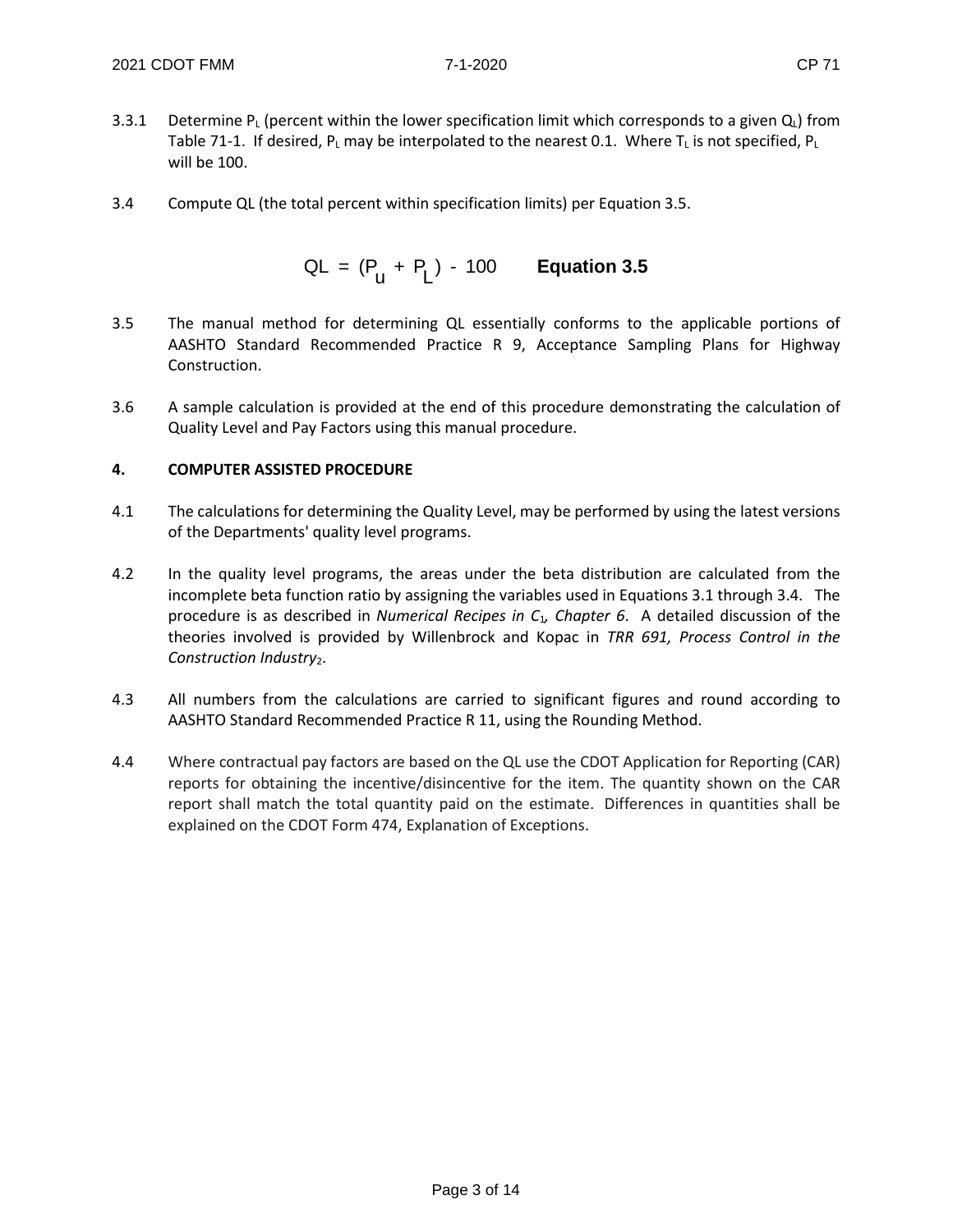**MATHEMATICAL PROCEDURE** - Adapted from *Resolution of beta-distribution equations for quality level analysis*...3

5.1 To evaluate the necessary quality parameters, the integral must be evaluated.

$$
I_n = \frac{1}{B(\frac{n}{2} - 1, \frac{n}{2} - 1)} \int_{0}^{\frac{n}{2}} t^{\frac{n}{2} - 2} (1 - t)^{\frac{n}{2} - 2} dt
$$
 Equation 5.1

In Equation 5.1 B(n/2-1,n/2-1) is generally referred to as the complete beta-function (or just the beta-function) with parameters n/2-1,n/2-1, and the integral is the incomplete beta-function. Together they form the beta distribution from a random variable. The beta function is defined by:

$$
B(\frac{n}{2} - 1, \frac{n}{2} - 1) = \int_{0}^{1} \frac{n}{2} - 2 \frac{n}{(1 - t)^2} - 2 \ dt,
$$
 Equation 5.2

and the upper limit in Equation 5.1 is given by:

$$
g = \frac{1}{2} - \frac{Q\sqrt{n}}{2(n - 1)}
$$
 Equation 5.3

where Q is the quality index defined in Equations 3.3 and 3.4 and n is the sample size.

- 5.2 For small sample sizes no numerical integration is necessary as the integral may be economically evaluated in close form. In particular, we have:
	- $I_3 = \frac{1}{2}$ + 1  $\frac{1}{p}$  sin<sup>-1</sup> (2g - 1) **Equation 5.4**

$$
I_4 = g
$$
 **Equation 5.5**

$$
I_5 = \frac{1}{2} + \frac{1}{p} \sin^{-1}(2g - 1) + \frac{2}{p} \sqrt{g - g^2} (2g - 1)
$$
 Equation 5.6

$$
I_6 = 3g^2 - 2g^3
$$
 **Equation 5.7**

$$
I_7 = \frac{1}{2} + \frac{1}{p} \sin^{-1}(2g - 1) - \frac{2}{3p} \sqrt{g - g^2} (2g - 1)(8g^2 - 8g - 3)
$$
 Equation 5.8

 $I_8 = 10g^3 - 15g^4 + 6g^5$  **Equation 5.9** 

These expressions are small enough to be used with some hand calculators. As the value of n increases the calculations become more complex. With the availability of personal computers, we include the equation for information and recommend the use of personal computers.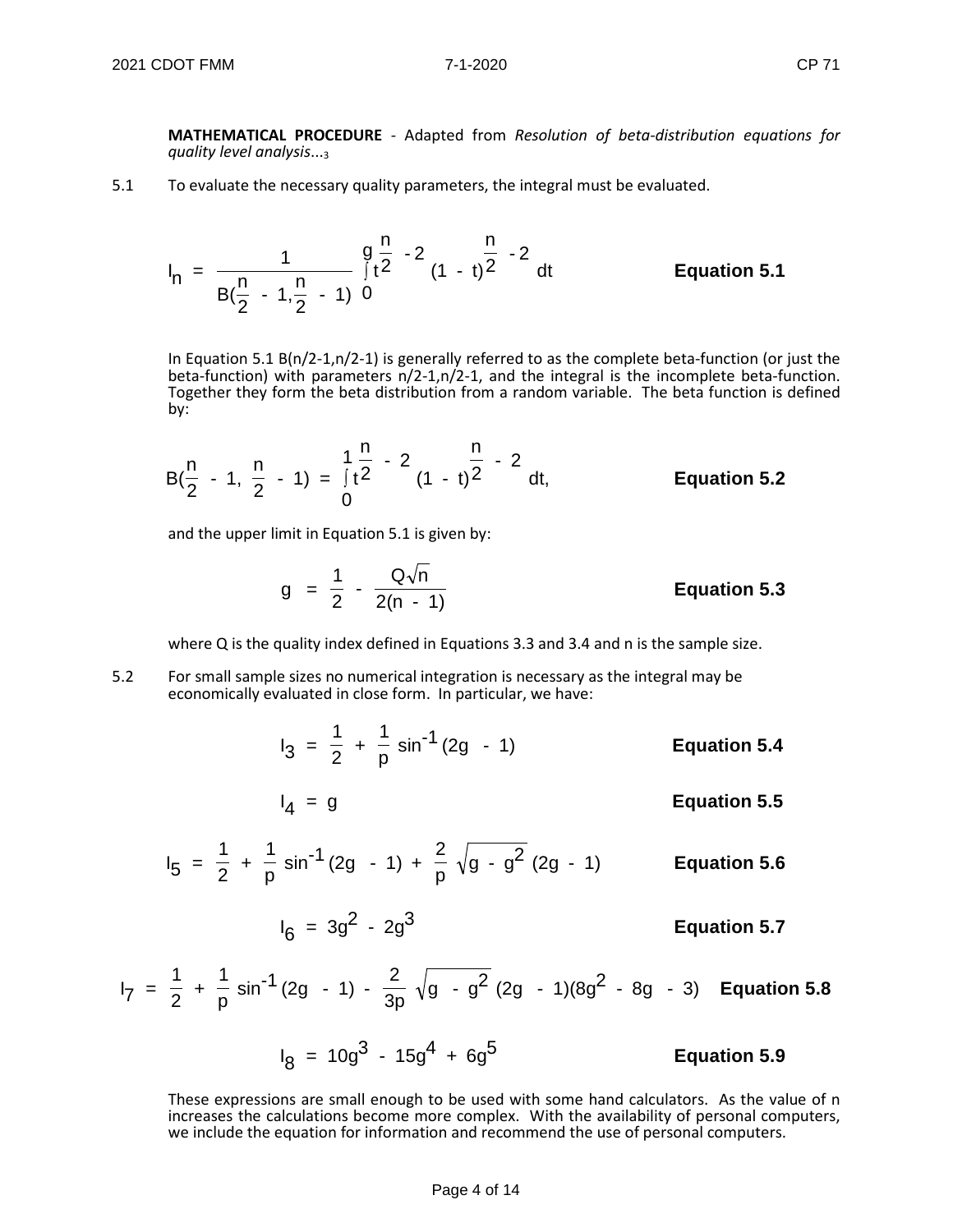| Upper-Quality Index Qu or Lower Quality Index QL |              |              |              |              |              |              |              |              |              |              |              |              |              |              |              |
|--------------------------------------------------|--------------|--------------|--------------|--------------|--------------|--------------|--------------|--------------|--------------|--------------|--------------|--------------|--------------|--------------|--------------|
| $Pu$ or                                          |              |              |              |              |              |              |              | $n = 10$     | $n = 12$     | $n = 15$     | $n=19$       | $n=26$       | $n=38$       | $n = 70$     | $n =$        |
| P <sub>L</sub>                                   |              |              |              |              |              |              |              | to           | to           | to           | to           | to           | to           | to           | 201          |
|                                                  | $n=3$        | $n=4$        | $n=5$        | $n=6$        | $n=7$        | $n=8$        | $n=9$        | $n = 11$     | $n = 14$     | $n = 18$     | $n=25$       | $n = 37$     | $n=69$       | $n =$        | to           |
| $\%$                                             |              |              |              |              |              |              |              |              |              |              |              |              |              | 200          | $n = x$      |
| 100                                              | 1.16         | 1.50         | 1.79         | 2.03         | 2.23         | 2.39         | 2.53         | 2.65         | 2.83         | 3.03         | 3.20         | 3.38         | 3.54         | 3.70         | 3.83         |
| 99                                               |              | 1.47         | 1.67         | 1.80         | 1.89         | 1.95         | 2.00         | 2.04         | 2.09         | 2.14         | 2.18         | 2.22         | 2.26         | 2.29         | 2.31         |
| 98                                               | 1.15         | 1.44         | 1.60         | 1.70         | 1.76         | 1.81         | 1.84         | 1.86         | 1.91         | 1.93         | 1.96         | 1.99         | 2.01         | 2.03         | 2.05         |
| 97                                               |              | 1.41<br>1.38 | 1.54         | 1.62         | 1.67         | 1.70         | 1.72         | 1.74         | 1.77         | 1.79         | 1.81         | 1.83         | 1.85         | 1.86         | 1.87         |
| 96                                               | 1.14         |              | 1.49         | 1.55         | 1.59         | 1.61         | 1.63         | 1.65         | 1.67         | 1.68         | 1.70         | 1.71         | 1.73         | 1.74         | 1.75         |
| 95                                               |              | 1.35         | 1.44         | 1.49         | 1.52         | 1.54         | 1.55         | 1.56         | 1.58         | 1.59         | 1.61         | 1.62         | 1.63         | 1.63         | 1.64         |
| 94                                               | 1.13         | 1.32         | 1.39         | 1.43         | 1.46         | 1.47         | 1.48         | 1.49         | 1.50         | 1.51         | 1.52         | 1.53         | 1.54         | 1.55         | 1.55         |
| 93                                               |              | 1.29         | 1.35         | 1.38         | 1.40         | 1.41         | 1.42         | 1.43         | 1.44         | 1.44         | 1.45         | 1.46         | 1.46         | 1.47         | 1.47         |
| 92                                               | 1.12         | 1.26         | 1.31         | 1.33         | 1.35         | 1.36         | 1.36         | 1.36         | 1.37         | 1.37         | 1.39         | 1.39         | 1.40         | 1.40         | 1.40         |
| 91                                               | 1.11         | 1.23         | 1.27         | 1.29         | 1.30         | 1.30         | 1.31         | 1.31         | 1.32         | 1.32         | 1.33         | 1.33         | 1.33         | 1.34         | 1.34         |
| 90                                               | 1.10         | 1.20         | 1.23         | 1.24         | 1.25         | 1.25         | 1.26         | 1.26         | 1.26         | 1.27         | 1.27         | 1.27         | 1.28         | 1.28         | 1.28         |
| 89                                               | 1.09         | 1.17         | 1.19         | 1.20         | 1.20         | 1.21         | 1.21         | 1.21         | 1.21         | 1.22         | 1.22         | 1.22         | 1.22         | 1.22         | 1.23         |
| 88                                               | 1.07         | 1.14         | 1.15         | 1.16         | 1.16         | 1.16         | 1.17         | 1.17         | 1.17         | 1.17         | 1.17         | 1.17         | 1.17         | 1.17         | 1.17         |
| 87                                               | 1.06         | 1.11         | 1.12         | 1.12         | 1.12         | 1.12         | 1.12         | 1.12         | 1.12         | 1.12         | 1.12         | 1.12         | 1.12         | 1.13         | 1.13         |
| 86                                               | 1.04         | 1.08         | 1.08         | 1.08         | 1.08         | 1.08         | 1.08         | 1.08         | 1.08         | 1.08         | 1.08         | 1.08         | 1.08         | 1.08         | 1.08         |
|                                                  |              |              |              |              |              |              |              |              |              |              |              |              |              |              |              |
| 85                                               | 1.03         | 1.05<br>1.02 | 1.05         | 1.04         | 1.04         | 1.04         | 1.04         | 1.04         | 1.04         | 1.04         | 1.04         | 1.04<br>1.00 | 1.04         | 1.04         | 1.04         |
| 84<br>83                                         | 1.01<br>1.00 | 0.99         | 1.01<br>0.98 | 1.01<br>0.97 | 1.00<br>0.96 | 1.00<br>0.96 | 1.00<br>0.96 | 1.00<br>0.96 | 1.00<br>0.96 | 1.00<br>0.96 | 1.00<br>0.96 | 0.96         | 0.99<br>0.95 | 0.99<br>0.95 | 0.99<br>0.95 |
| 82                                               | 0.97         | 0.96         | 0.95         | 0.94         | 0.93         | 0.93         | 0.93         | 0.92         | 0.92         | 0.92         | 0.92         | 0.92         | 0.92         | 0.92         | 0.92         |
| 81                                               | 0.96         | 0.93         | 0.91         | 0.90         | 0.90         | 0.89         | 0.89         | 0.89         | 0.89         | 0.88         | 0.88         | 0.88         | 0.88         | 0.88         | 0.88         |
|                                                  |              |              |              |              |              |              |              |              |              |              |              |              |              |              |              |
| 80                                               | 0.93         | 0.90         | 0.88         | 0.87         | 0.86         | 0.86         | 0.86         | 0.85         | 0.85         | 0.85         | 0.85         | 0.84         | 0.84         | 0.84         | 0.84         |
| 79                                               | 0.91         | 0.87         | 0.85         | 0.84         | 0.83         | 0.82         | 0.82         | 0.82         | 0.82         | 0.81         | 0.81         | 0.81         | 0.81         | 0.81         | 0.81         |
| 78                                               | 0.89         | 0.84         | 0.82         | 0.80         | 0.80         | 0.79         | 0.79         | 0.79         | 0.78         | 0.78         | 0.78         | 0.78         | 0.77         | 0.77         | 0.77         |
| 77                                               | 0.87         | 0.81         | 0.78         | 0.77         | 0.76         | 0.76         | 0.76         | 0.75         | 0.75         | 0.75         | 0.75         | 0.74         | 0.74         | 0.74         | 0.74         |
| 76                                               | 0.84         | 0.78         | 0.75         | 0.74         | 0.73         | 0.73         | 0.72         | 0.72         | 0.72         | 0.71         | 0.71         | 0.71         | 0.71         | 0.71         | 0.71         |
| 75                                               | 0.82         | 0.75         | 0.72         | 0.71         | 0.70         | 0.70         | 0.69         | 0.69         | 0.69         | 0.68         | 0.68         | 0.68         | 0.68         | 0.68         | 0.67         |
| 74                                               | 0.79         | 0.72         | 0.69         | 0.68         | 0.67         | 0.66         | 0.66         | 0.66         | 0.66         | 0.65         | 0.65         | 0.65         | 0.65         | 0.64         | 0.64         |
| 73                                               | 0.76         | 0.69         | 0.66         | 0.65         | 0.64         | 0.63         | 0.63         | 0.63         | 0.62         | 0.62         | 0.62         | 0.62         | 0.62         | 0.61         | 0.61         |
| 72                                               | 0.74         | 0.66         | 0.63         | 0.62         | 0.61         | 0.60         | 0.60         | 0.60         | 0.59         | 0.59         | 0.59         | 0.59         | 0.59         | 0.58         | 0.58         |
| 71                                               | 0.71         | 0.63         | 0.60         | 0.59         | 0.58         | 0.57         | 0.57         | 0.57         | 0.57         | 0.56         | 0.56         | 0.56         | 0.56         | 0.55         | 0.55         |
| 70                                               | 0.68         | 0.60         | 0.57         | 0.56         | 0.55         | 0.55         | 0.54         | 0.54         | 0.54         | 0.53         | 0.53         | 0.53         | 0.53         | 0.53         | 0.52         |
| 69                                               | 0.65         | 0.57         | 0.54         | 0.53         | 0.52         | 0.52         | 0.51         | 0.51         | 0.51         | 0.50         | 0.50         | 0.50         | 0.50         | 0.50         | 0.50         |
| 68                                               | 0.62         | 0.54         | 0.51         | 0.50         | 0.49         | 0.49         | 0.48         | 0.48         | 0.48         | 0.48         | 0.47         | 0.47         | 0.47         | 0.47         | 0.47         |
| 67                                               | 0.59         | 0.51         | 0.47         | 0.47         | 0.46         | 0.46         | 0.46         | 0.45         | 0.45         | 0.45         | 0.45         | 0.44         | 0.44         | 0.44         | 0.44         |
| 66                                               | 0.56         | 0.48         | 0.45         | 0.44         | 0.44         | 0.43         | 0.43         | 0.43         | 0.42         | 0.42         | 0.42         | 0.42         | 0.41         | 0.41         | 0.41         |
| 65                                               | 0.52         | 0.45         | 0.43         | 0.41         | 0.41         | 0.40         | 0.40         | 0.40         | 0.40         | 0.39         | 0.39         | 0.39         | 0.39         | 0.39         | 0.39         |
| 64                                               | 0.49         | 0.42         | 0.40         | 0.39         | 0.38         | 0.38         | 0.37         | 0.37         | 0.37         | 0.36         | 0.36         | 0.36         | 0.36         | 0.36         | 0.36         |
| 63                                               | 0.46         | 0.39         | 0.37         | 0.36         | 0.35         | 0.35         | 0.35         | 0.34         | 0.34         | 0.34         | 0.34         | 0.34         | 0.33         | 0.33         | 0.33         |
| 62                                               | 0.43         | 0.36         | 0.34         | 0.33         | 0.32         | 0.32         | 0.32         | 0.32         | 0.31         | 0.31         | 0.31         | 0.31         | 0.31         | 0.31         | 0.31         |
| 61                                               | 0.39         | 0.33         | 0.31         | 0.30         | 0.30         | 0.29         | 0.29         | 0.29         | 0.29         | 0.29         | 0.28         | 0.28         | 0.28         | 0.28         | 0.28         |
|                                                  |              |              |              |              |              |              |              |              |              |              |              |              |              |              |              |
| 60                                               | 0.36         | 0.30         | 0.28         | 0.27         | 0.27         | 0.27         | 0.26         | 0.26         | 0.26         | 0.26         | 0.26         | 0.26         | 0.26         | 0.25         | 0.25         |
| 59<br>58                                         | 0.32<br>0.29 | 0.27<br>0.24 | 0.25<br>0.23 | 0.25<br>0.22 | 0.24<br>0.21 | 0.24<br>0.21 | 0.24<br>0.21 | 0.24<br>0.21 | 0.23<br>0.21 | 0.23<br>0.21 | 0.23<br>0.20 | 0.23<br>0.20 | 0.23<br>0.20 | 0.23<br>0.20 | 0.23<br>0.20 |
| 57                                               | 0.25         | 0.21         | 0.20         | 0.19         | 0.19         | 0.19         | 0.18         | 0.18         | 0.18         | 0.18         | 0.18         | 0.18         | 0.18         | 0.18         | 0.18         |
| 56                                               | 0.22         | 0.18         | 0.16         | 0.16         | 0.16         | 0.16         | 0.16         | 0.16         | 0.16         | 0.15         | 0.15         | 0.15         | 0.15         | 0.15         | 0.15         |
|                                                  |              |              |              |              |              |              |              |              |              |              |              |              |              |              |              |
| 55                                               | 0.18         | 0.15         | 0.14         | 0.13         | 0.13         | 0.13         | 0.13         | 0.13         | 0.13         | 0.13         | 0.13         | 0.13         | 0.13         | 0.13         | 0.13         |
| 54                                               | 0.14         | 0.12         | 0.11         | 0.11         | 0.11         | 0.10         | 0.10         | 0.10         | 0.10         | 0.10         | 0.10         | 0.10         | 0.10         | 0.10         | 0.10         |
| 53                                               | 0.11<br>0.07 | 0.09<br>0.06 | 0.08<br>0.06 | 0.08<br>0.05 | 0.08<br>0.05 | 0.08<br>0.05 | 0.08<br>0.05 | 0.08<br>0.05 | 0.08<br>0.05 | 0.08<br>0.05 | 0.08<br>0.05 | 0.08<br>0.05 | 0.08         | 0.08<br>0.05 | 0.08         |
| 52<br>51                                         | 0.04         | 0.03         | 0.03         | 0.03         | 0.03         | 0.03         | 0.03         | 0.03         | 0.03         | 0.03         | 0.03         | 0.03         | 0.05<br>0.03 | 0.03         | 0.05<br>0.02 |
| 50                                               | 0.00         | 0.00         | 0.00         | 0.00         | 0.00         | 0.00         | 0.00         | 0.00         | 0.00         | 0.00         | 0.00         | 0.00         | 0.00         | 0.00         | 0.00         |

NOTE: When  $Q_u$  or  $Q_L$  falls between table values, estimate  $P_u$  or  $P_L$  to the closest 0.10.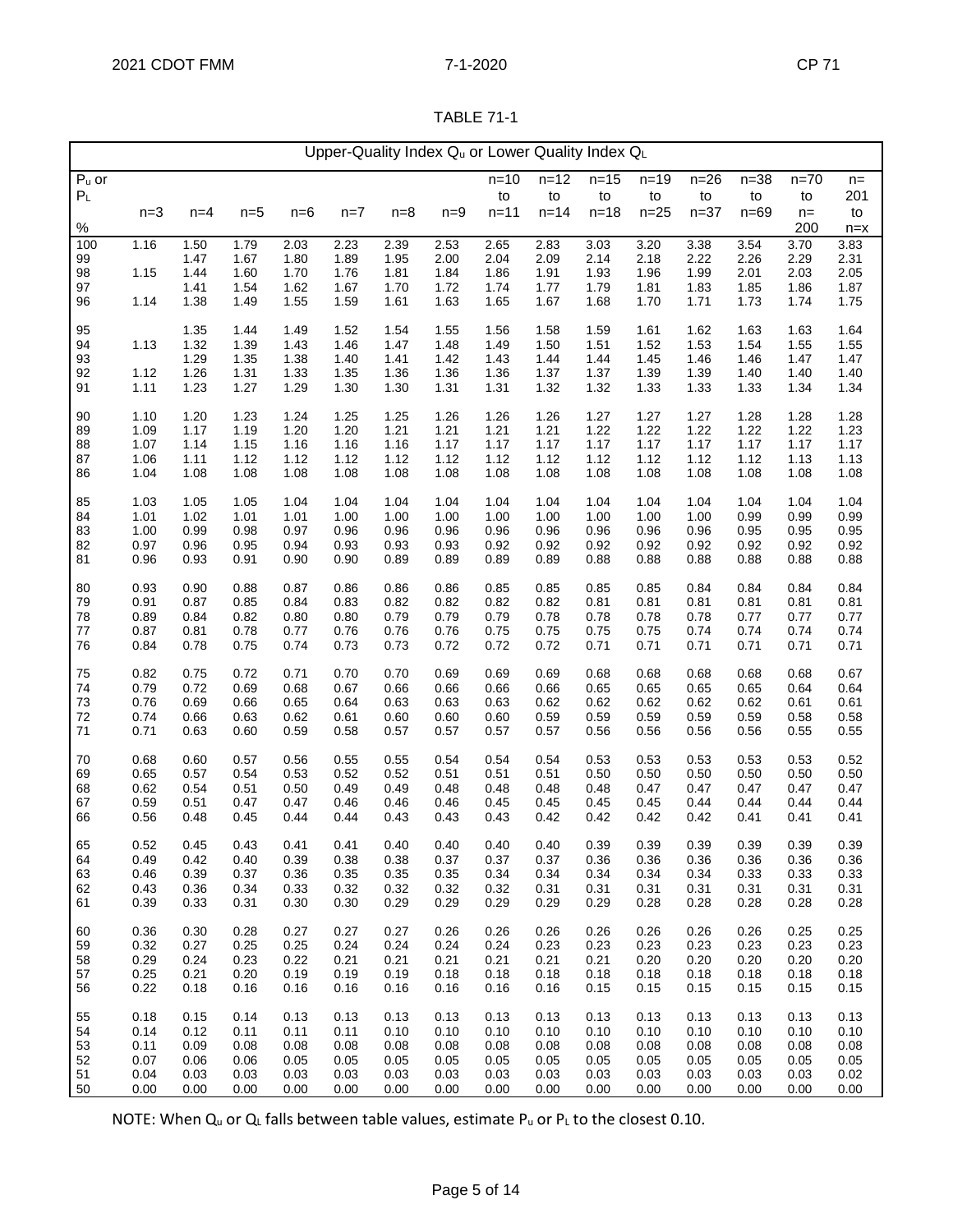| \BL<br>⊷ |  |
|----------|--|
|          |  |

| Upper-Quality Index Qu or Lower Quality Index QL |                    |                    |                    |                    |                    |                    |                    |                    |                    |                    |                    |                    |                    |                    |                    |
|--------------------------------------------------|--------------------|--------------------|--------------------|--------------------|--------------------|--------------------|--------------------|--------------------|--------------------|--------------------|--------------------|--------------------|--------------------|--------------------|--------------------|
| $Pu$ or                                          |                    |                    |                    |                    |                    |                    |                    | $n = 10$           | $n = 12$           | $n = 15$           | $n = 19$           | $n=26$             | $n = 38$           | $n = 70$           | $n =$              |
| $P_L$                                            |                    |                    |                    |                    |                    |                    |                    | to                 | to                 | to                 | to                 | to                 | to                 | to                 | 201                |
| $\%$                                             | $n=3$              | $n=4$              | $n=5$              | $n=6$              | $n=7$              | $n=8$              | $n=9$              | $n = 11$           | $n = 14$           | $n = 18$           | $n = 25$           | $n = 37$           | $n=69$             | $n =$<br>200       | to                 |
| 50                                               | 0.00               | 0.00               | 0.00               | 0.00               | 0.00               | 0.00               | 0.00               | 0.00               | 0.00               | 0.00               | 0.00               | 0.00               | 0.00               | 0.00               | $n = x$<br>0.00    |
| 49                                               | $-0.04$            | $-0.03$            | $-0.03$            | $-0.03$            | $-0.03$            | $-0.03$            | $-0.03$            | $-0.03$            | $-0.03$            | $-0.03$            | $-0.03$            | $-0.03$            | $-0.03$            | $-0.03$            | $-0.02$            |
| 48                                               | $-0.07$            | $-0.06$            | $-0.06$            | $-0.05$            | $-0.05$            | $-0.05$            | $-0.05$            | $-0.05$            | $-0.05$            | $-0.05$            | $-0.05$            | -0.05              | $-0.05$            | $-0.05$            | $-0.05$            |
| 47                                               | $-0.11$<br>$-0.14$ | $-0.09$<br>$-0.12$ | $-0.08$<br>$-0.11$ | $-0.08$<br>$-0.11$ | $-0.08$<br>$-0.11$ | $-0.08$<br>$-0.10$ | $-0.08$<br>$-0.10$ | $-0.08$<br>$-0.10$ | $-0.08$<br>$-0.10$ | $-0.08$            | $-0.08$<br>$-0.10$ | $-0.08$<br>$-0.10$ | $-0.08$<br>$-0.10$ | $-0.08$<br>$-0.10$ | $-0.08$<br>$-0.10$ |
| 46                                               |                    |                    |                    |                    |                    |                    |                    |                    |                    | -0.10              |                    |                    |                    |                    |                    |
| 45                                               | $-0.18$            | $-0.15$            | $-0.14$            | $-0.13$            | $-0.13$            | $-0.13$            | $-0.13$            | $-0.13$            | $-0.13$            | $-0.13$            | $-0.13$            | $-0.13$            | $-0.13$            | $-0.13$            | $-0.13$            |
| 44<br>43                                         | $-0.22$<br>$-0.25$ | $-0.18$<br>$-0.21$ | $-0.16$<br>$-0.20$ | $-0.16$<br>$-0.19$ | $-0.16$<br>$-0.19$ | $-0.16$<br>$-0.19$ | $-0.16$<br>$-0.18$ | $-0.16$<br>$-0.18$ | $-0.16$<br>$-0.18$ | $-0.15$<br>$-0.18$ | $-0.15$<br>$-0.18$ | $-0.15$<br>$-0.18$ | $-0.15$<br>$-0.18$ | $-0.15$<br>$-0.18$ | $-0.15$<br>$-0.18$ |
| 42                                               | $-0.29$            | $-0.24$            | $-0.23$            | $-0.22$            | $-0.21$            | $-0.21$            | $-0.21$            | $-0.21$            | $-0.21$            | $-0.21$            | $-0.20$            | $-0.20$            | $-0.20$            | $-0.20$            | $-0.20$            |
| 41                                               | $-0.32$            | $-0.27$            | $-0.25$            | $-0.25$            | $-0.24$            | $-0.24$            | $-0.24$            | $-0.24$            | $-0.23$            | $-0.23$            | $-0.23$            | $-0.23$            | $-0.23$            | $-0.23$            | $-0.23$            |
| 40                                               | $-0.36$            | $-0.30$            | $-0.28$            | $-0.27$            | $-0.27$            | $-0.27$            | $-0.26$            | $-0.26$            | $-0.26$            | $-0.26$            | $-0.26$            | $-0.26$            | $-0.26$            | $-0.25$            | $-0.25$            |
| 39                                               | $-0.39$            | $-0.33$            | $-0.31$            | $-0.30$            | $-0.30$            | $-0.29$            | $-0.29$            | $-0.29$            | $-0.29$            | $-0.29$            | $-0.28$            | $-0.28$            | $-0.28$            | $-0.28$            | $-0.28$            |
| 38                                               | $-0.43$            | $-0.36$            | $-0.34$            | $-0.33$            | $-0.32$            | $-0.32$            | $-0.32$            | $-0.32$            | $-0.31$            | $-0.31$            | $-0.31$            | $-0.31$            | $-0.31$            | $-0.31$            | $-0.31$            |
| 37<br>36                                         | $-0.46$<br>$-0.49$ | $-0.39$<br>$-0.42$ | $-0.37$<br>$-0.40$ | $-0.36$<br>$-0.39$ | $-0.35$<br>$-0.38$ | -0.35<br>$-0.38$   | $-0.35$<br>$-0.37$ | $-0.34$<br>$-0.37$ | $-0.34$<br>$-0.37$ | $-0.34$<br>$-0.36$ | $-0.34$<br>$-0.36$ | $-0.34$<br>$-0.36$ | $-0.33$<br>$-0.36$ | $-0.33$<br>$-0.36$ | $-0.33$<br>$-0.36$ |
|                                                  |                    |                    |                    |                    |                    |                    |                    |                    |                    |                    |                    |                    |                    |                    |                    |
| 35<br>34                                         | $-0.52$<br>$-0.56$ | $-0.45$<br>$-0.48$ | $-0.43$<br>$-0.45$ | $-0.41$<br>$-0.44$ | $-0.41$<br>$-0.44$ | $-0.40$<br>$-0.43$ | $-0.40$<br>$-0.43$ | $-0.40$<br>$-0.43$ | $-0.40$<br>$-0.42$ | $-0.39$<br>$-0.42$ | $-0.39$<br>$-0.42$ | $-0.39$<br>$-0.42$ | $-0.39$<br>$-0.41$ | $-0.39$<br>$-0.41$ | $-0.39$<br>$-0.41$ |
| 33                                               | $-0.59$            | $-0.51$            | $-0.47$            | $-0.47$            | $-0.46$            | $-0.46$            | $-0.46$            | $-0.45$            | $-0.45$            | $-0.45$            | $-0.45$            | $-0.44$            | $-0.44$            | $-0.44$            | $-0.44$            |
| 32                                               | $-0.62$            | $-0.54$            | $-0.51$            | $-0.50$            | $-0.49$            | $-0.49$            | $-0.48$            | $-0.48$            | $-0.48$            | $-0.48$            | $-0.47$            | $-0.47$            | $-0.47$            | $-0.47$            | $-0.47$            |
| 31                                               | $-0.65$            | $-0.57$            | $-0.54$            | $-0.53$            | $-0.52$            | $-0.52$            | $-0.51$            | $-0.51$            | $-0.51$            | $-0.50$            | $-0.50$            | $-0.50$            | $-0.50$            | $-0.50$            | $-0.50$            |
| 30                                               | $-0.68$            | $-0.60$            | $-0.57$            | $-0.56$            | $-0.55$            | $-0.55$            | $-0.54$            | $-0.54$            | $-0.54$            | $-0.53$            | $-0.53$            | $-0.53$            | $-0.53$            | $-0.53$            | $-0.52$            |
| 29                                               | $-0.71$            | $-0.63$            | $-0.60$            | $-0.59$            | $-0.58$            | $-0.57$            | $-0.57$            | $-0.57$            | $-0.57$            | $-0.56$            | $-0.56$            | $-0.56$            | $-0.56$            | $-0.55$            | $-0.55$            |
| 28<br>27                                         | $-0.74$<br>$-0.76$ | $-0.66$<br>$-0.69$ | $-0.63$<br>$-0.66$ | $-0.62$<br>$-0.65$ | $-0.61$<br>$-0.64$ | $-0.60$<br>$-0.63$ | $-0.60$<br>$-0.63$ | $-0.60$<br>$-0.63$ | $-0.59$<br>$-0.62$ | $-0.59$<br>$-0.62$ | $-0.59$<br>$-0.62$ | $-0.59$<br>$-0.62$ | $-0.59$<br>$-0.62$ | $-0.58$<br>$-0.61$ | $-0.58$<br>$-0.61$ |
| 26                                               | $-0.79$            | $-0.72$            | $-0.69$            | $-0.68$            | $-0.67$            | -0.66              | $-0.66$            | $-0.66$            | $-0.66$            | $-0.65$            | $-0.65$            | $-0.65$            | $-0.65$            | $-0.64$            | $-0.64$            |
| 25                                               | $-0.82$            | $-0.75$            | $-0.72$            | $-0.71$            | $-0.70$            | $-0.70$            | $-0.69$            | $-0.69$            | $-0.69$            |                    | $-0.68$            | $-0.68$            | $-0.68$            | $-0.68$            | $-0.67$            |
| 24                                               | $-0.84$            | $-0.78$            | $-0.75$            | -0.74              | $-0.73$            | -0.73              | $-0.72$            | $-0.72$            | $-0.72$            | $-0.68$<br>$-0.71$ | $-0.71$            | $-0.71$            | $-0.71$            | $-0.71$            | $-0.71$            |
| 23                                               | $-0.87$            | $-0.81$            | $-0.78$            | $-0.77$            | $-0.76$            | $-0.76$            | $-0.76$            | $-0.75$            | $-0.75$            | $-0.75$            | $-0.75$            | $-0.74$            | $-0.74$            | $-0.74$            | $-0.74$            |
| 22                                               | $-0.89$            | $-0.84$            | $-0.82$            | $-0.80$            | $-0.80$            | $-0.79$            | $-0.79$            | $-0.79$            | $-0.78$            | $-0.78$            | $-0.78$            | $-0.78$            | $-0.77$            | $-0.77$            | $-0.77$            |
| 21                                               | $-0.91$            | $-0.87$            | $-0.85$            | $-0.84$            | $-0.83$            | $-0.82$            | $-0.82$            | $-0.82$            | $-0.82$            | -0.81              | $-0.81$            | $-0.81$            | $-0.81$            | $-0.81$            | $-0.81$            |
| 20                                               | $-0.93$            | $-0.90$            | $-0.88$            | $-0.87$            | $-0.86$            | $-0.86$            | $-0.86$            | $-0.85$            | $-0.85$            | $-0.85$            | $-0.85$            | $-0.84$            | $-0.84$            | $-0.84$            | $-0.84$            |
| 19                                               | $-0.96$            | $-0.93$            | $-0.91$            | $-0.90$            | $-0.90$            | $-0.89$            | $-0.89$            | $-0.89$            | $-0.89$            | $-0.88$            | $-0.88$            | $-0.88$            | $-0.88$            | $-0.88$            | $-0.88$            |
| 18<br>17                                         | $-0.97$<br>$-1.00$ | $-0.96$<br>$-0.99$ | $-0.95$<br>$-0.98$ | $-0.94$<br>$-0.97$ | $-0.93$<br>$-0.96$ | $-0.93$<br>$-0.96$ | $-0.93$<br>$-0.96$ | $-0.92$<br>$-0.96$ | $-0.92$<br>$-0.96$ | $-0.92$<br>$-0.96$ | $-0.92$<br>$-0.96$ | $-0.92$<br>$-0.96$ | $-0.92$<br>$-0.95$ | $-0.92$<br>$-0.95$ | $-0.92$<br>$-0.95$ |
| 16                                               | $-1.01$            | $-1.02$            | $-1.01$            | $-1.01$            | $-1.00$            | $-1.00$            | $-1.00$            | $-1.00$            | $-1.00$            | $-1.00$            | $-1.00$            | $-1.00$            | $-0.99$            | $-0.99$            | $-0.99$            |
| 15                                               | $-1.03$            | $-1.05$            | $-1.05$            | $-1.04$            | $-1.04$            | $-1.04$            | $-1.04$            | $-1.04$            | $-1.04$            | $-1.04$            | $-1.04$            | $-1.04$            | $-1.04$            | $-1.04$            | $-1.04$            |
| 14                                               | $-1.04$            | $-1.08$            | $-1.08$            | $-1.08$            | $-1.08$            | $-1.08$            | $-1.08$            | $-1.08$            | $-1.08$            | $-1.08$            | $-1.08$            | $-1.08$            | $-1.08$            | $-1.08$            | $-1.08$            |
| 13                                               | $-1.06$            | $-1.11$            | $-1.12$            | $-1.12$            | $-1.12$            | $-1.12$            | $-1.12$            | $-1.12$            | $-1.12$            | $-1.12$            | $-1.12$            | $-1.12$            | $-1.12$            | $-1.13$            | $-1.13$            |
| 12<br>11                                         | $-1.07$<br>$-1.09$ | $-1.14$<br>$-1.17$ | $-1.15$<br>$-1.19$ | $-1.16$<br>$-1.20$ | $-1.16$<br>$-1.20$ | $-1.16$<br>$-1.21$ | $-1.17$<br>$-1.21$ | $-1.17$<br>$-1.21$ | $-1.17$<br>$-1.21$ | $-1.17$<br>$-1.22$ | $-1.17$<br>$-1.22$ | $-1.17$<br>$-1.22$ | $-1.17$<br>$-1.22$ | $-1.17$<br>$-1.22$ | $-1.17$<br>$-1.23$ |
|                                                  |                    |                    |                    |                    |                    |                    |                    |                    |                    |                    |                    |                    |                    |                    |                    |
| 10<br>9                                          | $-1.10$<br>$-1.11$ | $-1.20$<br>$-1.23$ | $-1.23$<br>$-1.27$ | $-1.24$<br>$-1.29$ | $-1.25$<br>$-1.30$ | $-1.25$<br>$-1.30$ | $-1.26$<br>$-1.31$ | $-1.26$<br>$-1.31$ | $-1.26$<br>$-1.32$ | $-1.27$<br>$-1.32$ | $-1.27$<br>$-1.33$ | $-1.27$<br>$-1.33$ | $-1.28$<br>$-1.33$ | $-1.28$<br>$-1.34$ | $-1.28$<br>$-1.34$ |
| 8                                                | $-1.12$            | $-1.26$            | $-1.31$            | $-1.33$            | $-1.35$            | $-1.36$            | $-1.36$            | $-1.36$            | $-1.37$            | $-1.37$            | $-1.39$            | $-1.39$            | $-1.40$            | $-1.40$            | $-1.40$            |
| $\overline{7}$                                   |                    | $-1.29$            | $-1.35$            | $-1.38$            | $-1.40$            | $-1.41$            | $-1.42$            | $-1.43$            | $-1.44$            | $-1.44$            | $-1.45$            | $-1.46$            | $-1.46$            | $-1.47$            | $-1.47$            |
| 6                                                | $-1.13$            | $-1.32$            | $-1.39$            | $-1.43$            | $-1.46$            | $-1.47$            | $-1.48$            | $-1.49$            | $-1.50$            | $-1.51$            | $-1.52$            | $-1.53$            | $-1.54$            | $-1.55$            | $-1.55$            |
| 5                                                |                    | $-1.35$            | $-1.44$            | $-1.49$            | $-1.52$            | $-1.54$            | $-1.55$            | $-1.56$            | $-1.58$            | $-1.59$            | $-1.61$            | $-1.62$            | $-1.63$            | $-1.63$            | $-1.64$            |
| 4<br>3                                           | $-1.14$            | $-1.38$<br>$-1.41$ | $-1.49$<br>$-1.54$ | $-1.55$<br>$-1.62$ | $-1.59$<br>$-1.67$ | $-1.61$<br>$-1.70$ | $-1.63$<br>$-1.72$ | $-1.65$<br>$-1.74$ | $-1.67$<br>$-1.77$ | $-1.68$<br>$-1.79$ | $-1.70$<br>$-1.81$ | $-1.71$<br>$-1.83$ | $-1.73$<br>$-1.85$ | $-1.74$<br>$-1.86$ | $-1.75$<br>$-1.87$ |
| 2                                                | $-1.15$            | $-1.44$            | $-1.60$            | $-1.70$            | $-1.76$            | $-1.81$            | $-1.84$            | $-1.86$            | $-1.91$            | $-1.93$            | $-1.96$            | $-1.99$            | $-2.01$            | $-2.03$            | $-2.05$            |
| 1                                                |                    | $-1.47$            | $-1.67$            | $-1.80$            | $-1.89$            | $-1.95$            | $-2.00$            | $-2.04$            | $-2.09$            | -2.14              | $-2.18$            | $-2.22$            | $-2.26$            | $-2.29$            | $-2.31$            |
| 0                                                | $-1.16$            | $-1.50$            | $-1.79$            | $-2.03$            | $-2.23$            | $-2.39$            | $-2.53$            | $-2.65$            | $-2.83$            | $-3.03$            | $-3.20$            | $-3.38$            | $-3.54$            | $-3.70$            | $-3.83$            |
|                                                  |                    |                    |                    |                    |                    |                    |                    |                    |                    |                    |                    |                    |                    |                    |                    |

NOTE: When  $Q_u$  or  $Q_L$  falls between table values, estimate  $P_u$  or  $P_L$  to the closest 0.10.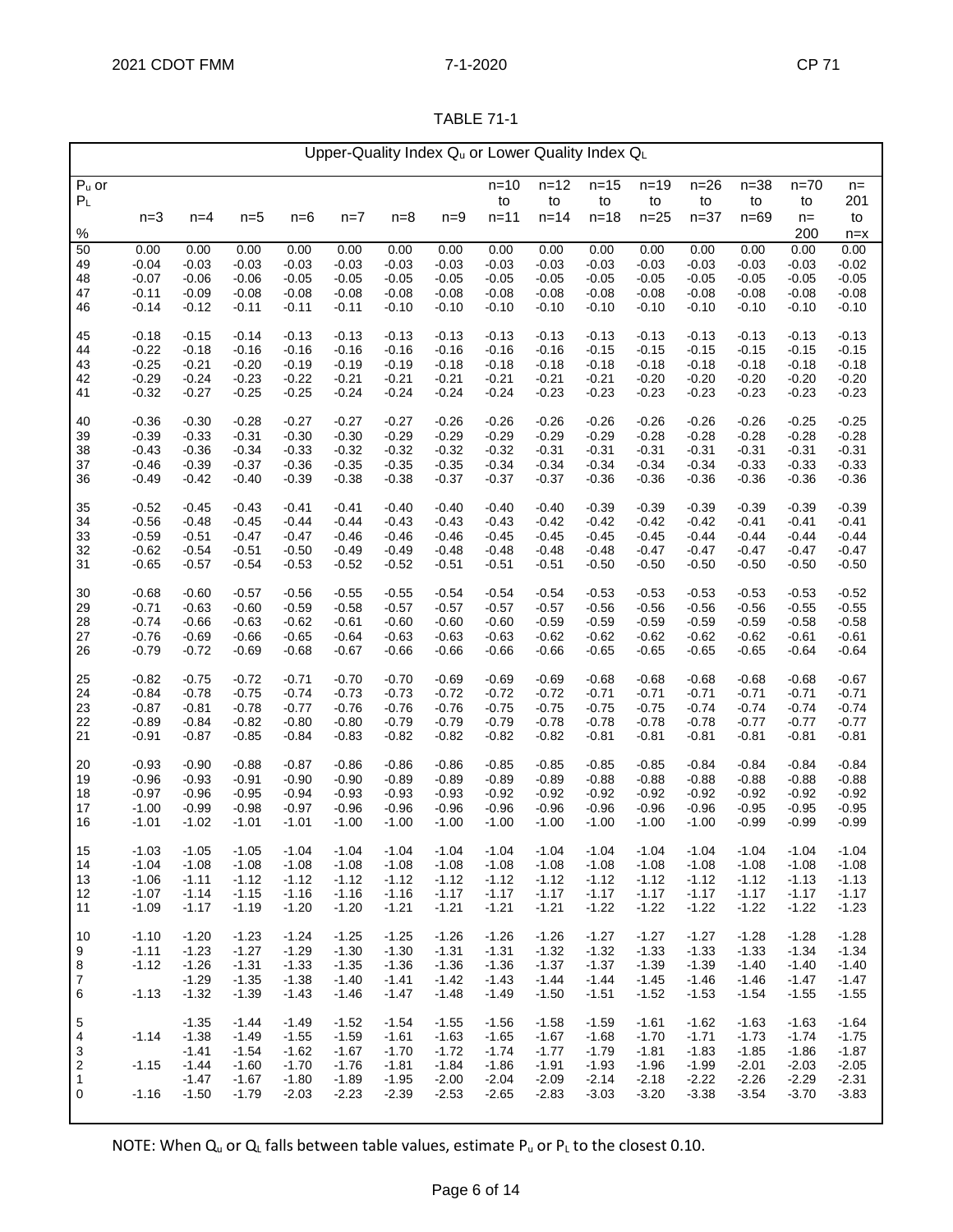





Figure 71-2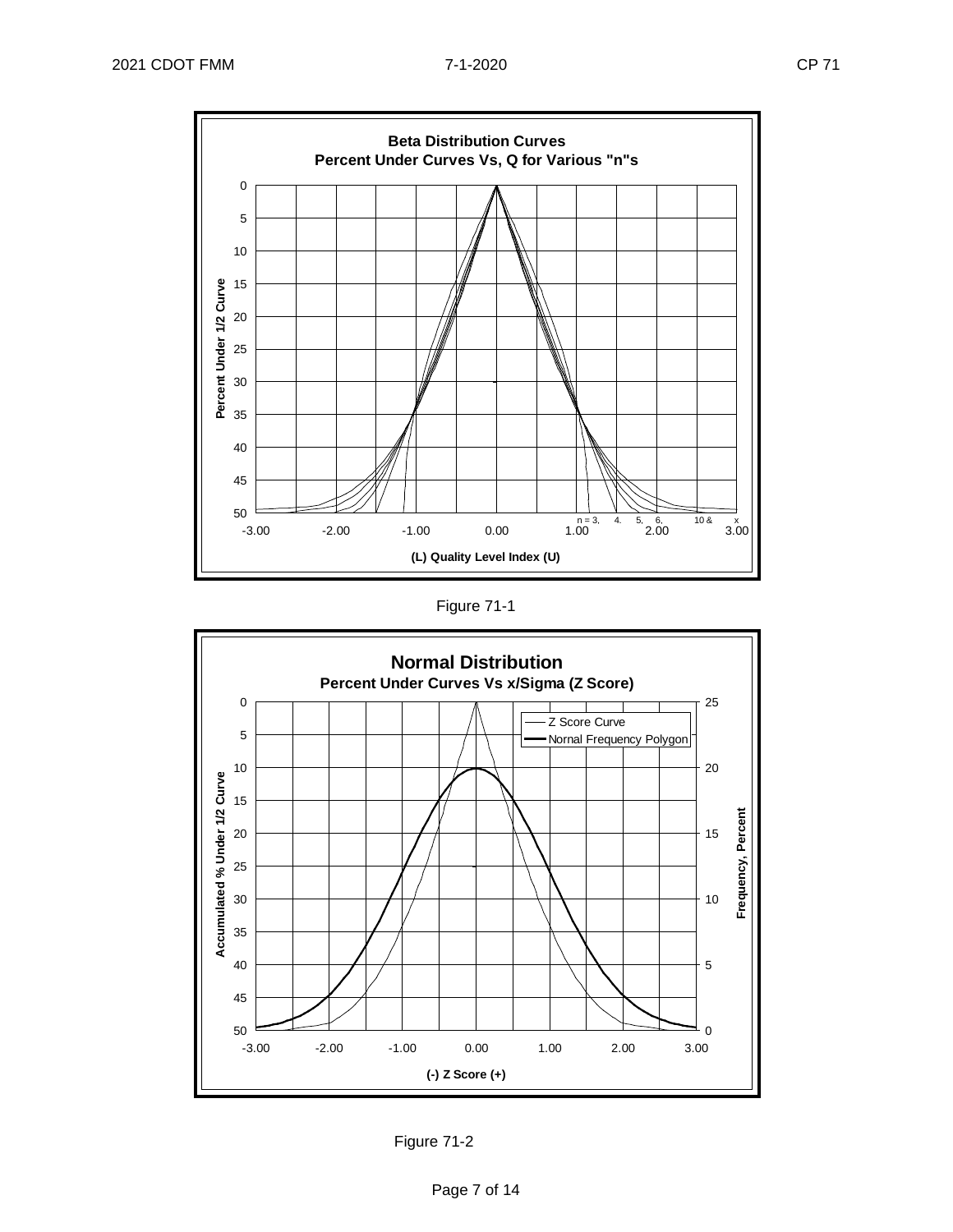#### **Footnotes:**

1. Numerical Recipes in C, the Art of Scientific Computing; by W. H. Press, B.P. Flannery, S. A. Teukolsky and W.T. Vetterling. Cambridge University Press, The Pitt Bldg, Trumpington Street, CB2 1RP, 40 West 20th St., New York, NY 10011. Copyright 1988.

2. Development of a Highway Acceptance Plan, by Jack H. Willenbrock, Pennsylvania State University and Peter A. Kopac, Federal Highway Administration. TRR 691, Process Control in the Construction Industry, National Academy of Sciences, Washington, D.C. 1978.

3. Resolution of Beta-Distribution Formulas for Quality Level Analysis, a report to the Colorado Department of Transportation from the Colorado Workshop on Mathematical Problems in Industry, prepared by F. Jay Bourland, Department of Mathematics, Colorado State University, and Alistair Fitt, Department of Mathematics, University of Southampton.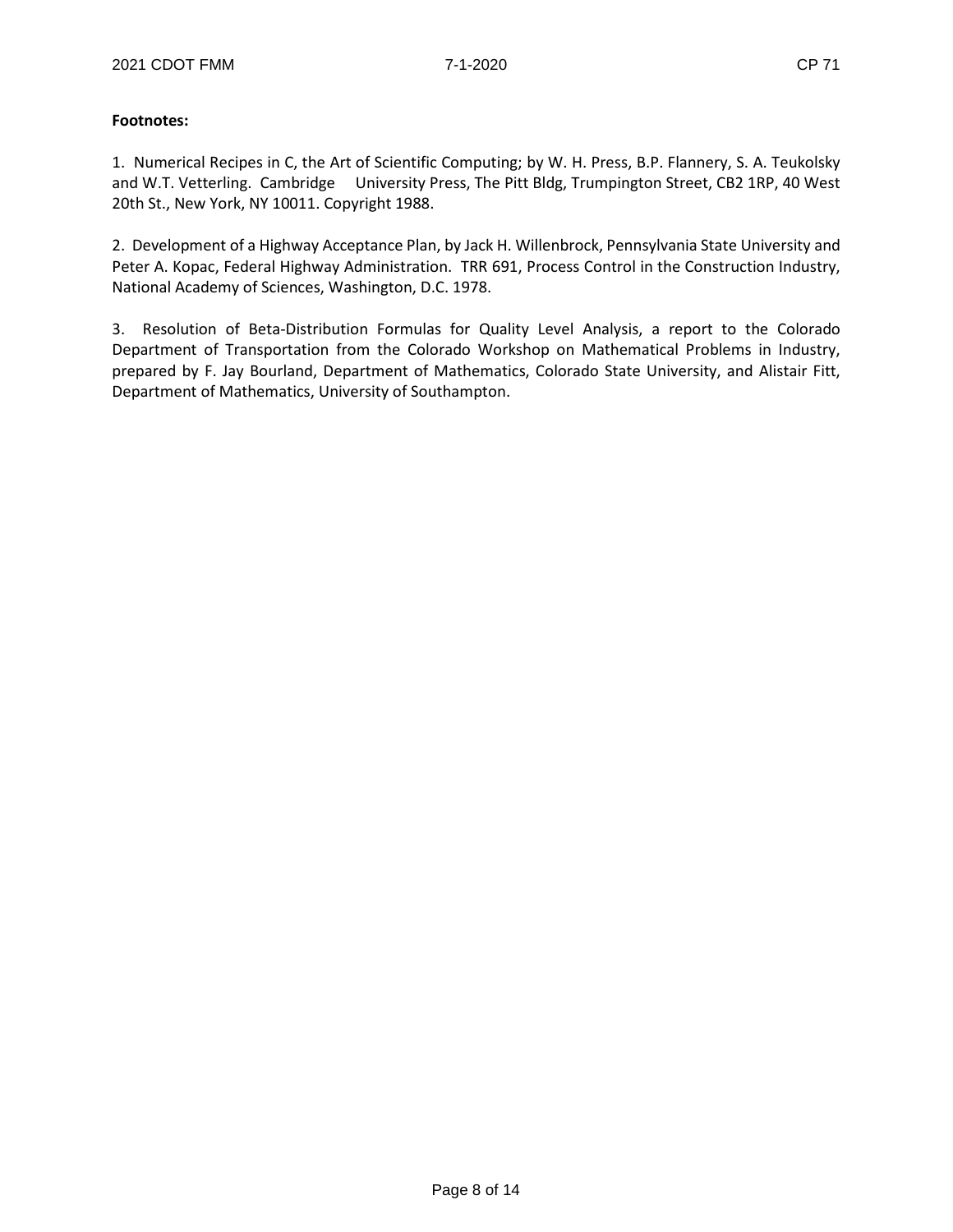# **Determining Quality Level and Pay Factor Sample Calculation for Close Approximation - Manual Procedure**

#### **To Solve for Quality Level:**

This example will demonstrate the manual calculation of the Quality Level for asphalt density testing. With a nuclear gauge, the following test results were obtained: 92.5, 93.4, 94.8, 95.2, and 96.4. Using the density specification of 92 to 96 percent compaction.

Use Equations 3.1 and 3.2, to solve for the arithmetic mean and the standard deviation.

The arithmetic mean: 94.46 Standard Deviation: 1.532

With those known, use Equations 3.3 and 3.4 to solve for the upper-quality index  $(Q_u)$  and the lower quality index  $(Q_L)$ .

$$
Q_{U} = \frac{96 - 94.46}{1.532} = 1.005
$$
 
$$
Q_{L} = \frac{94.46 - 92}{1.532} = 1.606
$$

These values are then used to find percent within the upper specification limit  $(P_U)$  and the percent within the lower specification limit  $(P_L)$ .

To find P<sub>U</sub>, enter Table 71-1 at the column  $n = 5$ . Read down to find that 1.005 falls between 1.01 and 0.98. Therefore, interpolation must be done to find where  $P_U$  falls between 83 and 84.

$$
\frac{X - 83}{1.005 - 0.98} = \frac{84 - 83}{1.01 - 0.98}
$$

Solve for X  $X = 83.83$ Therefore,  $P_U = 83.83$ 

To find P<sub>L</sub>, enter Table 71-1 at the column  $n = 5$ . Read down to find that 1.606 falls between 1.67 and 1.60. Therefore, interpolation must be done to find where  $P<sub>L</sub>$  falls between 98 and 99.

| X - 98       |   |             | $99 - 98$ |  |
|--------------|---|-------------|-----------|--|
| 1.606 - 1.60 | - | 1.67 - 1.60 |           |  |

Solve for X  $X = 98.09$ Therefore,  $P_L = 98.09$ 

P<sub>U</sub> and P<sub>L</sub> are plugged into Equation 3.5 to find the Quality Level ( $Q_L$ ).

$$
Q_L = (83.83 + 98.09) - 100 = 81.92
$$

 $Q_L = 81.9$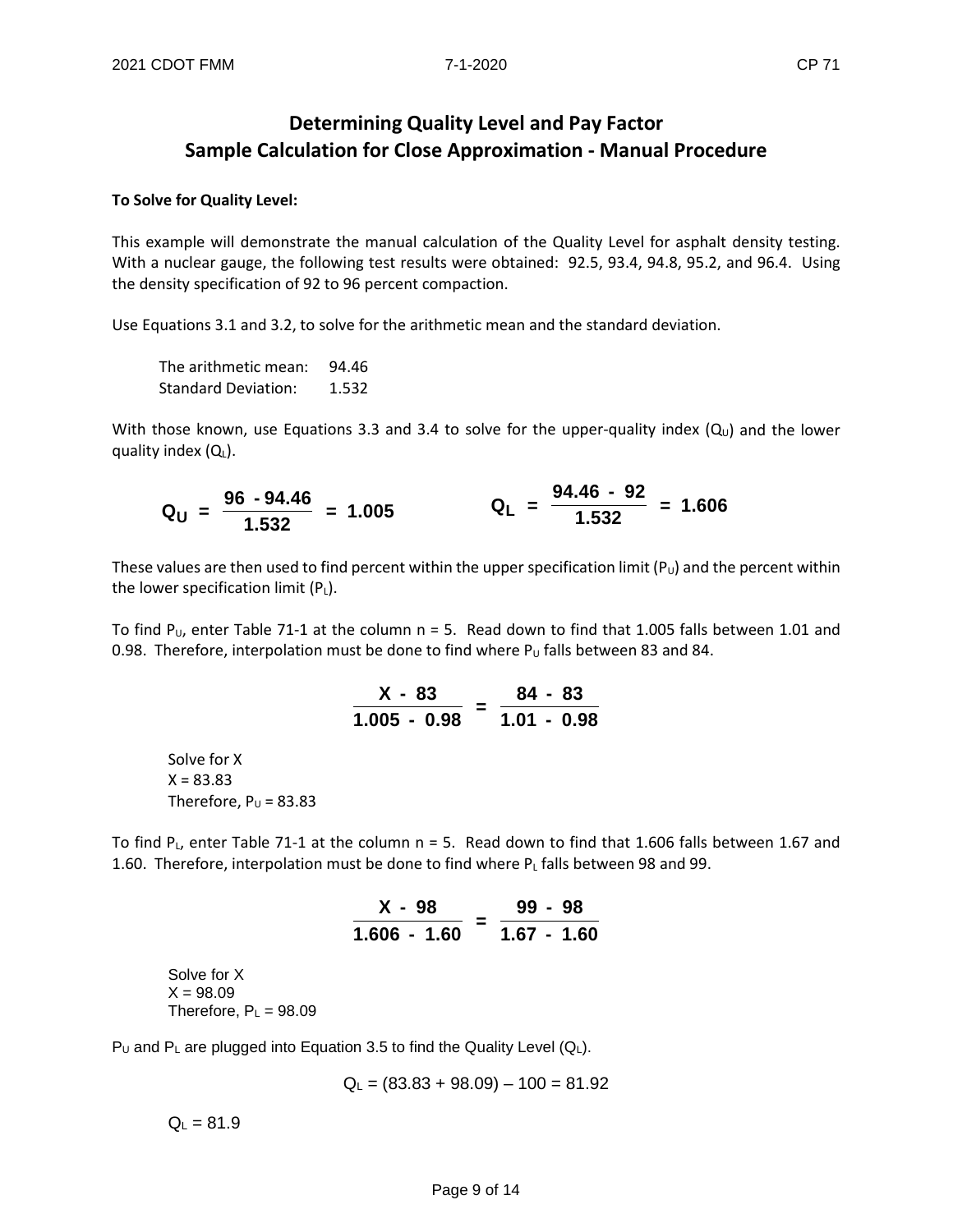## **To Solve for Pay Factor:**

Equations used to calculate Pay Factor are in the Revision of Sections 105 and 106, for both Quality of Hot Mix Asphalt (HMA) and Voids Acceptance of Hot Mix Asphalt, of the Standard Specifications.

## **When Pn is from 3 to 9 or greater than 200**

 $Pn = 5$   $Q_L = 81.9$ Go to Table 105-3 Go to the formula for  $Pn = 5$  $0.25529 + 1.48268(QL/100) - 0.67759(QL/100)^2$  $0.25529 + 1.48268(81.9/100) - 0.67759(81.9/100)^{2} = 1.015$ Maximum PF for  $Pn = 5$  is 1.030 Choose the smallest PF  $PF = 1.015$ 

## **When Pn is equal to or greater than 10 and less than 201**

Example using Formula 1 when the number of tests equals 13:

 $Pn = 13$   $Q_L = 81.9$ 

Formula (1)

$$
PF = \frac{(PF_1 + PF_2)}{2} + \left[ \frac{(PF_2 + PF_3)}{2} - \frac{(PF_1 + PF_2)}{2} \right] x \frac{(Pn_2 - Pn_x)}{(Pn_2 - Pn_3)}
$$

Use Table 105-3 to solve for PF<sub>1</sub>, PF<sub>2</sub>, and PF<sub>3</sub> of Formula 1. Use Table 105-3 to find Pn<sub>2</sub>, Pn<sub>3</sub>, and Pn<sub>x</sub> of Formula 1.

 $PF_1$  = Formula for Pn = 10 to 11

 $0.15344 + 1.50104(81.9/100) - 0.58896(81.9/100)^{2} = 0.988$ 

Maximum PF for  $Pn = 10$  to 11 is 1.045

Choose smallest PF

 $PF_1 = 0.988$ 

 $PF_2$  = Formula for Pn = 12 to 14

 $0.07278 + 1.64285(81.9/100) - 0.65033(81.9/100)^2 = 0.982$ 

Maximum PF for  $Pn = 12$  to 14 is 1.045

Choose smallest PF

 $PF_2 = 0.982$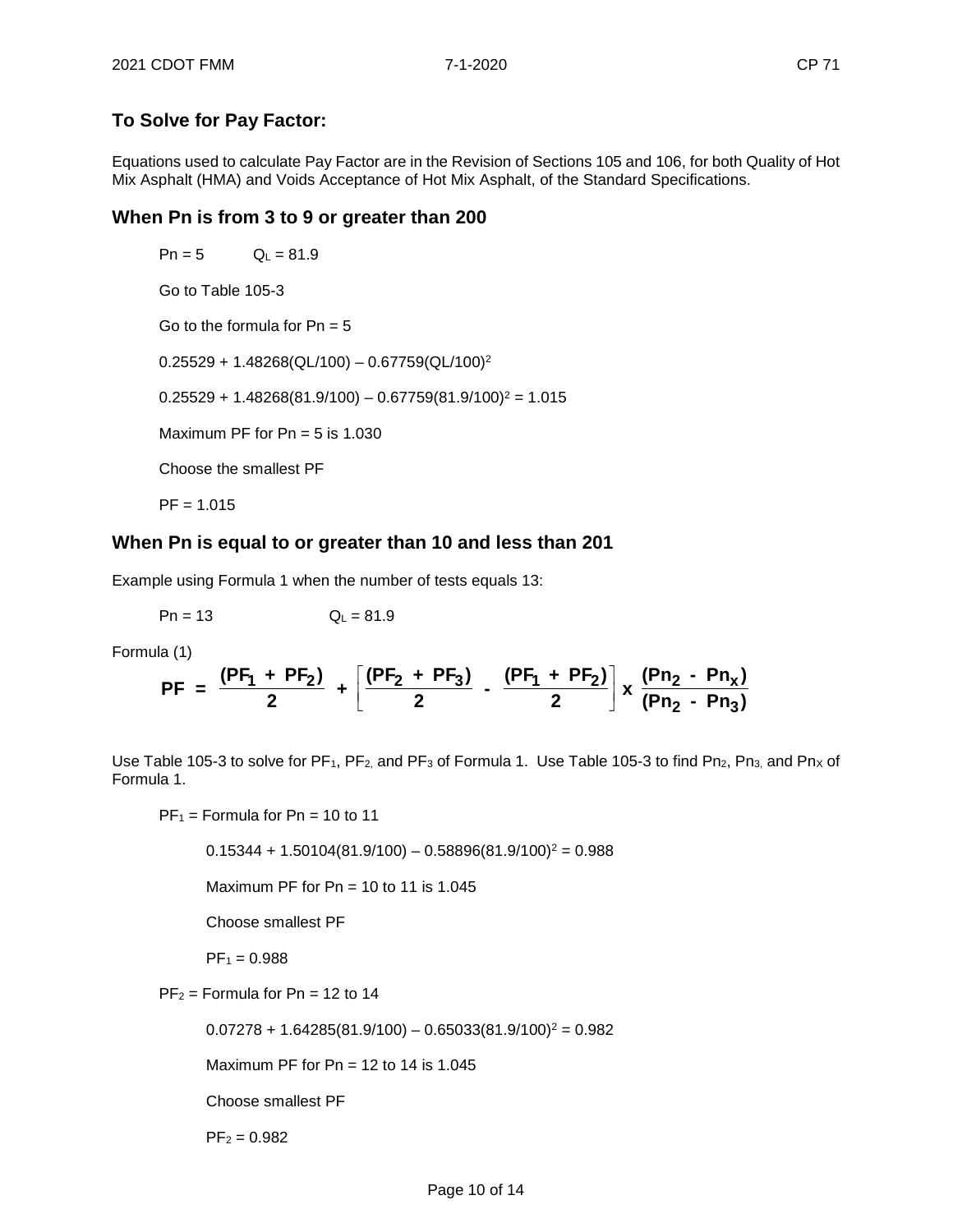$PF_3$  = Formula for Pn = 15 to 18

 $0.07826 + 1.55649(81.9/100) - 0.56616(81.9/100)^2 = 0.973$ 

Maximum PF for  $Pn = 15$  to 18 is 1.050

Choose smallest PF

 $PF_3 = 0.973$ 

 $Pn<sub>2</sub> =$  Lowest Pn in 12 to 14

 $Pn_2 = 12$ 

 $Pn_3 =$  Lowest Pn in 15 to 18

 $Pn_3 = 15$ 

 $Pn_x = 13$ 

$$
PF = \frac{(0.988 + 0.982)}{2} + \left[\frac{(0.982 + 0.973)}{2} - \frac{(0.988 + 0.982)}{2}\right] \times \frac{(12 - 13)}{(12 - 15)} = 0.9825
$$

Maximum PF for  $Pn = 12$  to 14 is 1.045

Choose smallest PF

 $PF = 0.9825$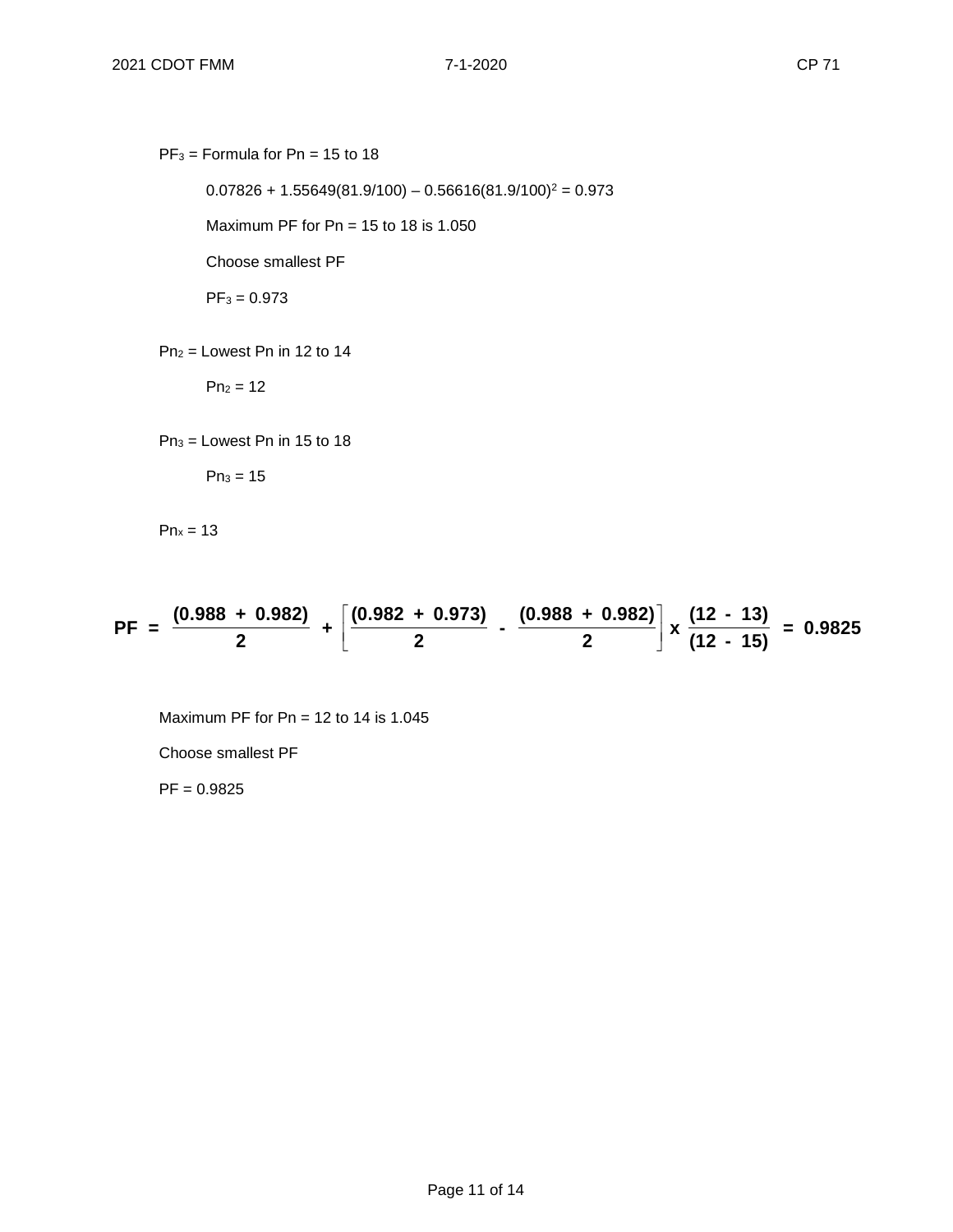## **To Solve for Element Average Pay Factor:**

At times, for instance, when the material is greater than 2V out, a separate process is started. This example will show how to determine an Average Pay Factor for an element that is represented by 3 different processes. Let's say the following Pay Factors were calculated:

 $PF_1 = 1.011$  for 10,000 tons  $PF_2 = 0.694$  for 500 tons  $PF_3 = 1.022$  for 10,500 tons

$$
PFA = \frac{[10,000(1.011) + 500(0.694) + 10,500(1.022)]}{10,000 + 500 + 10,500}
$$

PFA = 1.009

## **To Solve for Composite Pay Factor:**

When each of the Element Pay Factors of an item has been calculated, the Composite Pay Factor is then found using the W Factor of the Standard Specials. The Composite Pay Factor is the total pay factor for an item, such as HMA. For example, the weights for the item HMA are:

| Gradation              | 20%  |
|------------------------|------|
| <b>Asphalt Content</b> | 30 % |
| <b>Asphalt Density</b> | 50%  |

Let's say each element was calculated to have the following Average Pay Factors:

| Gradation              | 1.014 |
|------------------------|-------|
| <b>Asphalt Content</b> | 1.026 |
| <b>Asphalt Density</b> | 1.009 |

$$
PFC = \frac{[.20(1.014) + .30(1.026) + .50(1.009)]}{.20 + .30 + .50}
$$

 $PFC = 1.015$ 

This Composite Pay Factor is then applied to calculate the incentive or disincentive. For example, if 21,000 tons of HMA were put down at a cost of \$30/ton:

 $(1.015 - 1)(21,000)(30) = $9,450$ 

The total incentive for this job would be \$9,450.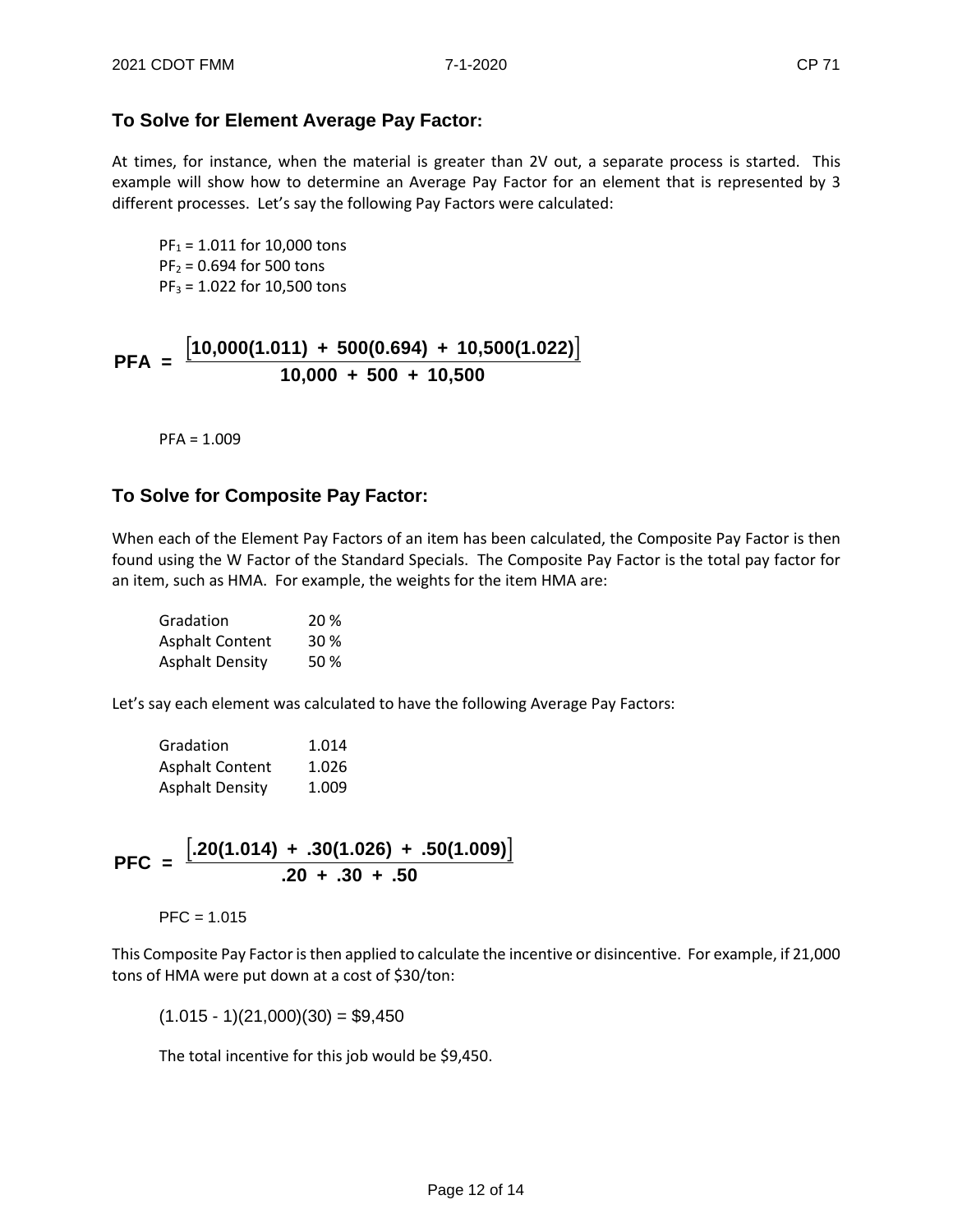## **When Paying Binder Separately**

Binder can be paid for separately from the rest of the HMA. To calculate an incentive or a disincentive, the total cost of the binder and HMA must be found. An example follows that uses the following values:

| 403 | HMA (GR SX) (76)          |               | \$55/Ton  |
|-----|---------------------------|---------------|-----------|
| 411 | Asphalt Cement (PG 58-40) |               | \$150/Ton |
|     |                           |               |           |
|     | 1,000 tons mix            | 5.35% asphalt |           |
|     | 1,000 tons mix            | 5.30% asphalt |           |
|     | 1,000 tons mix            | 5.35% asphalt |           |
|     | 1,000 tons mix            | 5.32% asphalt |           |
|     | 720 tons mix              | 5.00% asphalt |           |
|     |                           |               |           |

# **(1000)(5.35) + (1000)(5.30) + (1000)(5.35) + (1000)(5.32) + (720)(5.00)**  $\frac{1000 + 1000 + 1000 + 1000 + 720}{}$  = **5.28%**

5.28% asphalt for 4,720 tons of mix

Solve for total cost of AC:

(4720 tons mix)(.0528 percent asphalt) = 249.22 tons AC

(249.22 tons AC)(\$150/ton) = \$37,383.00

Now solve for the Price/Ton for the combination of HMA and binder.

Unit Price HMA  $(\frac{6}{\text{ton}})$  + Total Cost of AC (\$) Total tons HMA

 $$55/ton +$ \$37,383  $\frac{404}{4,720 \text{ tons HMA}}$  = \$62.92/ton

\$62.92 is the cost per ton for the **entire** mix, both HMA, and AC. This value is used to calculate the incentive or disincentive.